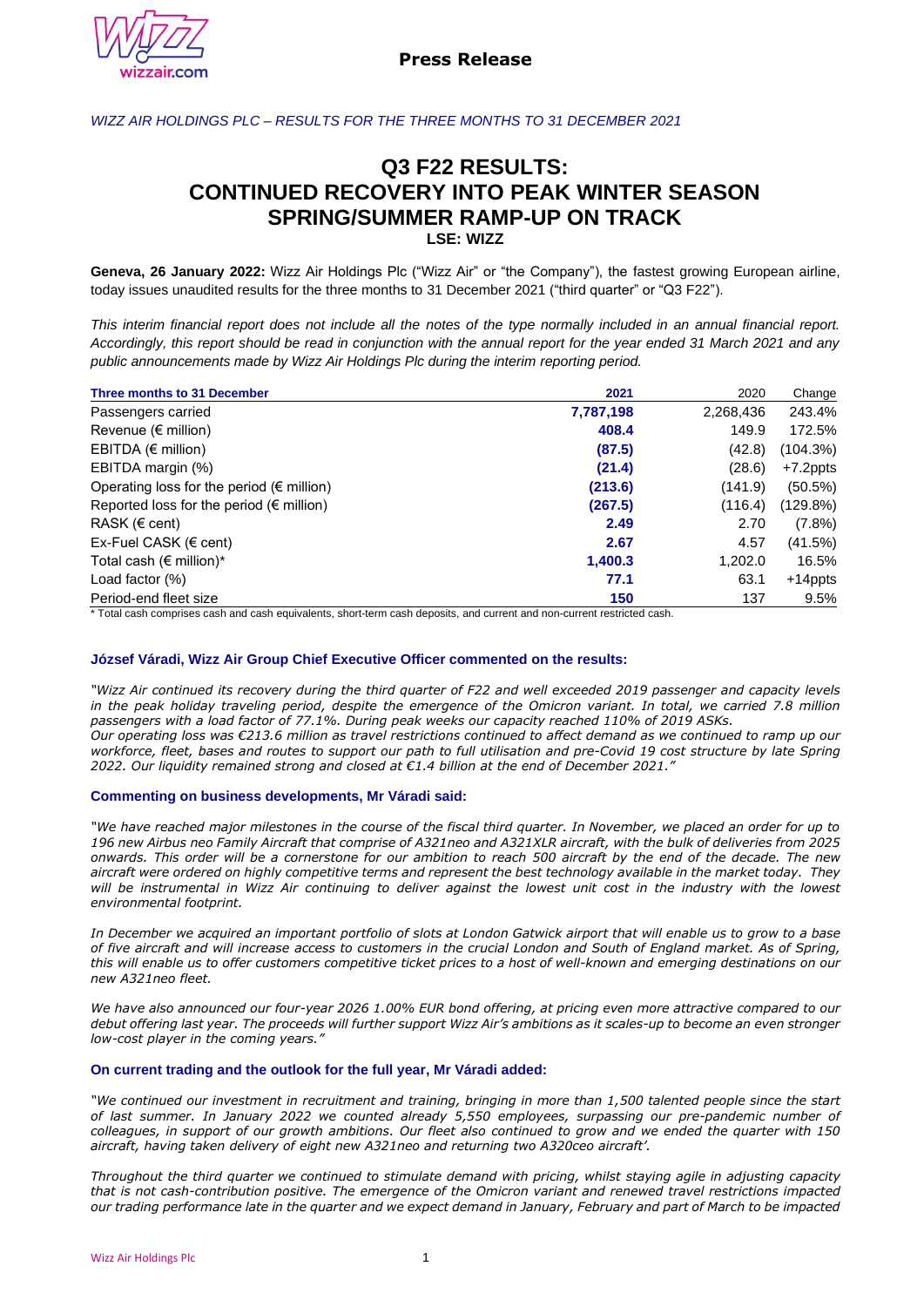

*by ongoing travel uncertainty. As such, Wizz Air anticipates the operating loss for Q4 F22 to be slightly higher than the operating loss of €213.6 million for Q3 F22.*

*Despite the short-term headwinds, we are cautiously optimistic for a continued recovery into Spring and near-full utilisation from Summer onwards. We continue to back our strategic choices to invest in our fleet, grow our bases and routes, and lower our unit cost in order to take advantage of the market created in the wake of COVID-19. We are on track to have 170 aircraft fully utilised this Summer, in a more connected and diversified network and with 6,700 people engaged in what they do best, which is to provide superb service at unbeatable prices aboard the youngest and most sustainable and efficient fleet of narrow-body aircraft operated in Europe today."*

# **Q3 F22 FINANCIAL RESULTS**

- Total revenue amounted to €408.4 million. Compared to Q3 F21:
	- Ticket revenues increased by 137.7% to  $€162.3$  million.
	- o Ancillary revenues increased by 201.6% to €246.0 million.
	- o Total unit revenue decreased by 7.8% to 2.49 euro cents per available seat kilometre (ASK).
	- o Whereas ancillary revenue per passenger decreased by 12.2% to €31.6 versus F21, it was still 4.8% higher vs F20. Ticket revenue per passenger decreased by 30.8% to €20.8 versus F21.
- Total operating expenses (including exceptional items) increased 113.2% to €621.9 million. Compared to Q3 F21:
	- o Ex-fuel unit costs decreased by 41.5% to 2.67 euro cents per ASK.
	- o Fuel unit costs increased by 22.9% to 1.24 euro cents per ASK
	- o Total unit costs decreased by 29.9% to 3.92 euro cents per ASK.
- Operating loss for the period was €213.6 million. Net reported loss for the period was €267.5 million.
- FX losses for Q3 amounted to €31.1 million as the USD strengthened significantly during the quarter versus the EUR, which drove a material (unrealized) FX loss given our long position on USD liabilities on the balance sheet
- Total cash (including short-term deposits and restricted cash balances) as at 31 December 2021 was €1,400.3 million.
- Wizz Air maintains an investment grade credit rating by Fitch (BBB-) and Moody's (Baa3).

## **NETWORK ADDITIONS AND FLEET AND OTHER DEVELOPMENTS**

- New bases:
	- Rome Fiumicino, Italy: five aircraft
	- ‒ Naples, Italy: two aircraft
	- ‒ Venice, Italy: two aircraft

# **Base expansion:**

- ‒ Tirana, Albania: one additional aircraft, taking the base to six aircraft
- ‒ Sarajevo, Bosnia and Herzegovina: one additional aircraft, taking the base to two aircraft
- ‒ Vilnius, Lithuania: one additional aircraft, taking the base to three aircraft
- ‒ Skopje, North Macedonia: one additional aircraft, taking the base to five aircraft
- ‒ Kyiv, Ukraine: four additional aircraft, taking the base to seven aircraft
- ‒ Lviv, Ukraine: two additional aircraft, taking the base to three aircraft
- ‒ London Gatwick, UK: four additional aircraft, taking the base to five aircraft, after having acquired a slot portfolio from Norwegian Air
- ‒ Abu Dhabi, UAE: four additional aircraft, taking the base to eight aircraft
- In the three months ended 31 December 2021 Wizz Air has taken delivery of eight new A321neo aircraft, while returning two A320ceo aircraft, ending the second quarter with a total fleet of 150 aircraft: 60x A320ceo, 41x A321ceo, 6x A320neo, 43x A321neo. All new neo aircraft are powered by Pratt & Whitney GTF engines and feature the widest single-aisle cabin with 239 seats in a single class configuration. The combination of these technologies reduces fuel burn by 16 per cent, nitrogen oxide emissions by 50 per cent and delivers close to a 50 per cent reduction in noise footprint compared to previous generation aircraft.
- Fleet average age stands at 5.0 years, one of the youngest fleets of any European airline, while the average number of seats per aircraft has climbed to 211 at December 2021.
- Wizz Air signed an agreement with Airbus for the purchase of a further 102 Airbus A321 aircraft, comprising 75x A321neo and 27x Airbus A321XLR aircraft. Under certain circumstances, Wizz Air may acquire a further 15x A321neo aircraft. Airbus has also granted Wizz Air 75x A321neo purchase rights for deliveries in 2028-29, which have to be converted into a firm order by the end of 2022. Completion of the order remains subject to approval by Wizz Air shareholders. With the new order, Wizz Air's delivery backlog comprises of a firm order for 34x A320neo, 248x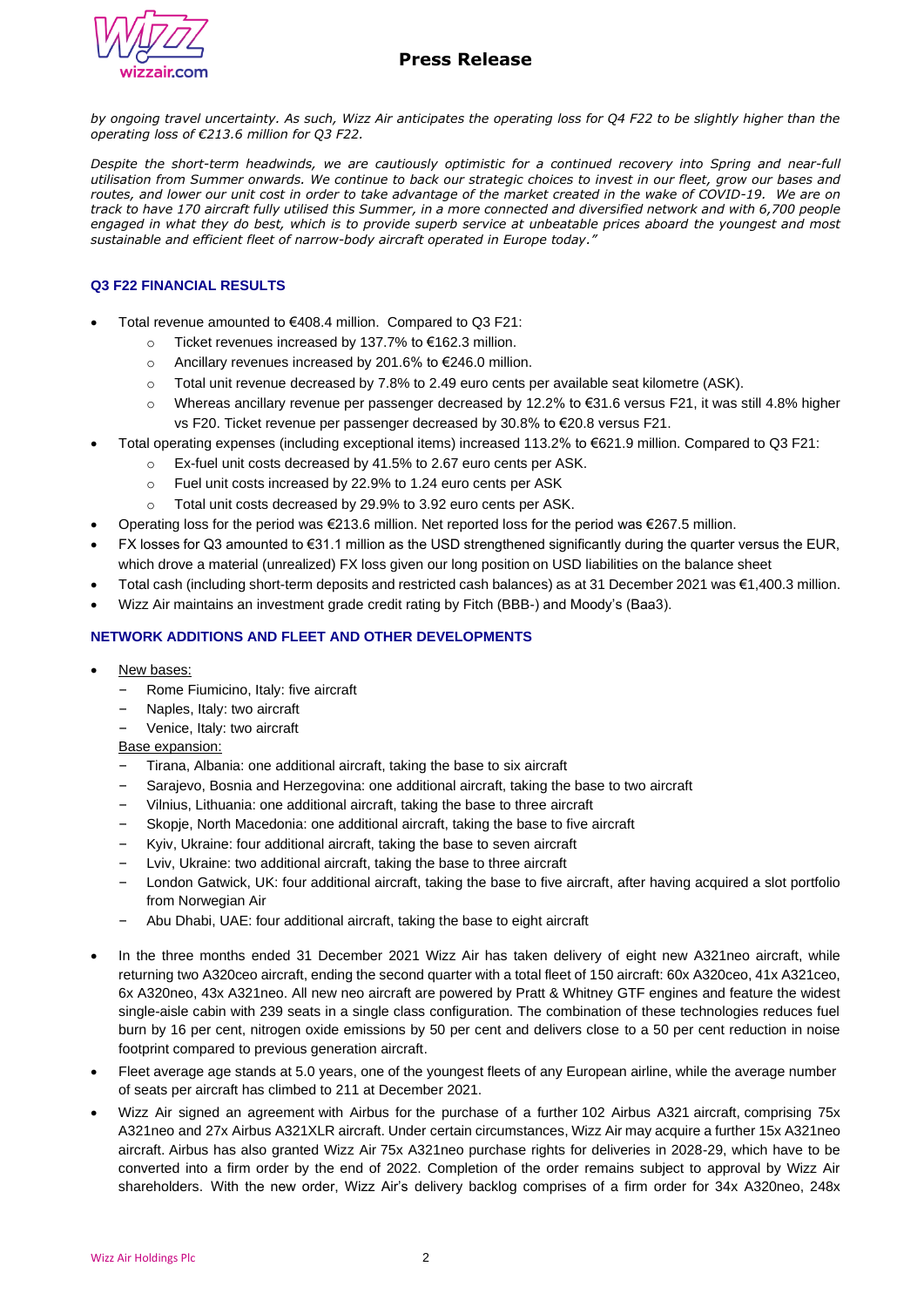

A321neo and 47x A321XLR aircraft, plus the additional order for 15x A321neo and purchase rights for 75x A321neo, a total of 419 aircraft.

The table below shows the fleet plan including the firm order linked to the new Airbus order.

| <b>Total Fleet (end of period)</b> | 2022 | 2023 | 2024 | 2025 | 2026 | 2027 |
|------------------------------------|------|------|------|------|------|------|
| A320ceo                            | 49   | 40   | 23   | 13   |      |      |
| A321ceo                            | 41   | 41   | 39   | 30   |      |      |
| A320neo…………                        |      | 6    | 22   | 27   | 40   | 40   |
| A321neo…………                        | 83   | 121  | 140  | 177  | 223  | 289  |
| A321XLR                            |      |      | 10   | 26   | 37   | 47   |
| Total number of units              | 179  | 212  | 234  | 273  | 325  | 383  |
| Net growth <sup>(1)</sup> (unit)   | 29   | 33   | 22   | 39   | 52   | 58   |

**Note:** (1) Net growth represents total deliveries of aircraft less returns.

- An extraordinary general meeting ("EGM") of shareholders is scheduled for 22 February, 2022 which will seek the approval of the new aircraft order as described above. The shareholder circular will be mailed out by 31 January 2022.
- Effective from 1 April 2022, George Michalopoulos, Wizz Air Chief Commercial Officer, will be stepping down from his position to pursue other interests outside of the company.
- Anna Gatti has joined the Board of the Company as independent non-executive director with effect from 4 November 2021. Anna is a global technology and business leader with robust corporate governance experience built over years of board membership in international public and private companies.
- Simon Duffy, senior independent director, has informed the Board that, due to other commitments, he has elected not to put himself forward for re-appointment as a non-executive Director when his current term expires on 28 January 2022.
- With Simon's retirement from the Board, Barry Eccleston will succeed as Wizz Air's senior independent director.
- Wizz Air also announces a number of additional changes to its board committees, details of which are outlined in the RNS from 20 December, 2021: https://ir.q4europe.com/Solutions/WizzAir/2372/newsArticle.aspx?storyid=15283745.

# **SUSTAINABILITY UPDATE**

The latest Airbus aircraft order with the most efficient and sustainable aircraft technology available in the narrow-body market today, is a further testament to Wizz Air's leadership in sustainable business practices. Our focus continues to be on delivering value for all stakeholders and to further our environmental, social and governance agenda. The most material sustainability developments during last four months were:

| Month         | Project                                   | Description                                                                                                                                                                                                                              |
|---------------|-------------------------------------------|------------------------------------------------------------------------------------------------------------------------------------------------------------------------------------------------------------------------------------------|
| October-2021  | Governance                                | Environmental Policy renewed and made available online                                                                                                                                                                                   |
| November-2021 | CDP rating                                | Wizz Air received C rating after its debut disclosure and is currently analysing<br>the scores across different metrics to ensure disclosure further aligns with<br>CDP requirements supported by the actions and goals the Company has. |
| November-2021 | Governance                                | Wizz Air Management Trainee Program launched offering up to two years of<br>fixed-term traineeship to students at top universities in Hungary.                                                                                           |
| December-2021 | Sustainalytics rating                     | Wizz Air has been named as the most sustainable airline in Europe as it<br>scored a 25.0 ESG Risk Rating, the lowest risk rating amongst all European<br>carriers, according to Sustainalytics.                                          |
| January-2022  | Communication                             | Wizz Air launched 'Fly the Greenest' campaign aimed to raise awareness of<br>Wizz Air's industry leading position as the greenest choice of air travel                                                                                   |
| January-2022  | Aircraft<br>Youngest<br>Fleet Awards 2022 | Ch-aviation, Wizz Air received the 3rd youngest aircraft fleet position<br>worldwide in the category of airlines with 100 or more aircraft in their fleet.                                                                               |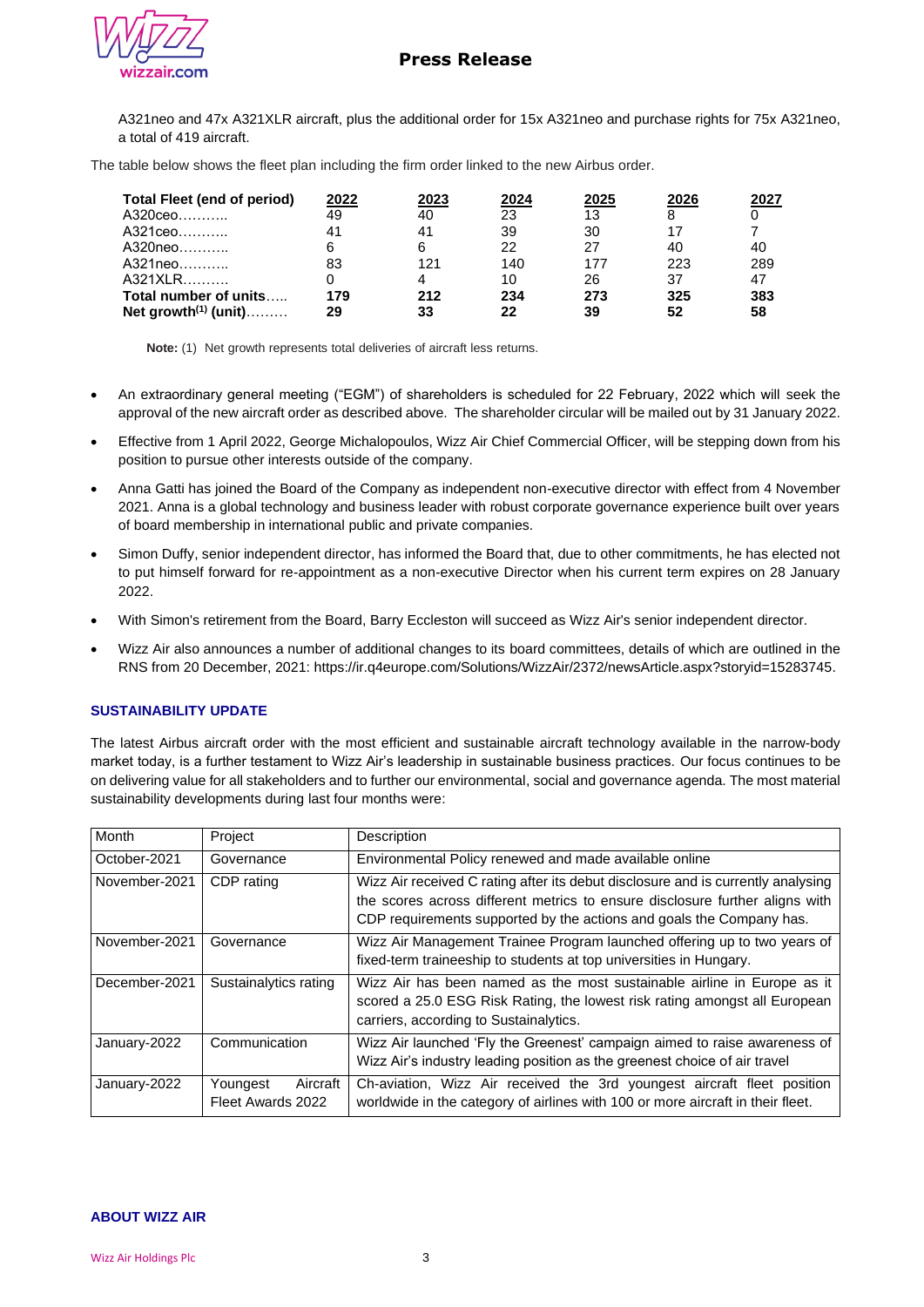

Wizz Air, the fastest growing European low-cost airline, operates a fleet of 149 Airbus A320 and A321 aircraft. A team of dedicated aviation professionals delivers superior service and very low fares, making Wizz Air the preferred choice of 10.2 million passengers in the financial year F21 ending 31 March 2021. Wizz Air is listed on the London Stock Exchange under the ticker WIZZ. The company was recently named one of the world's top ten safest airlines by airlineratings.com, the world's only safety and product rating agency, and 2020 Airline of the Year by ATW, the most coveted honour an airline or individual can receive, recognizing individuals and organizations that have distinguished themselves through outstanding performance, innovation, and superior service.

## **For more information:**

| Investors: | Zlatko Custovic, Wizz Air                                                                                               |
|------------|-------------------------------------------------------------------------------------------------------------------------|
| Media:     | Christie Rawlings, Wizz Air<br>Natasha Seager Smith, Wizz Air:<br>Edward Bridges / Jonathan Neilan, FTI Consulting LLP: |

**Investors:** Zlatko Custovic, Wizz Air +36 1 777 9407 +36 70 685 1583/ +44 78 1115 5205 +36 1 777 8475 +44 20 3727 1017

**- Ends -**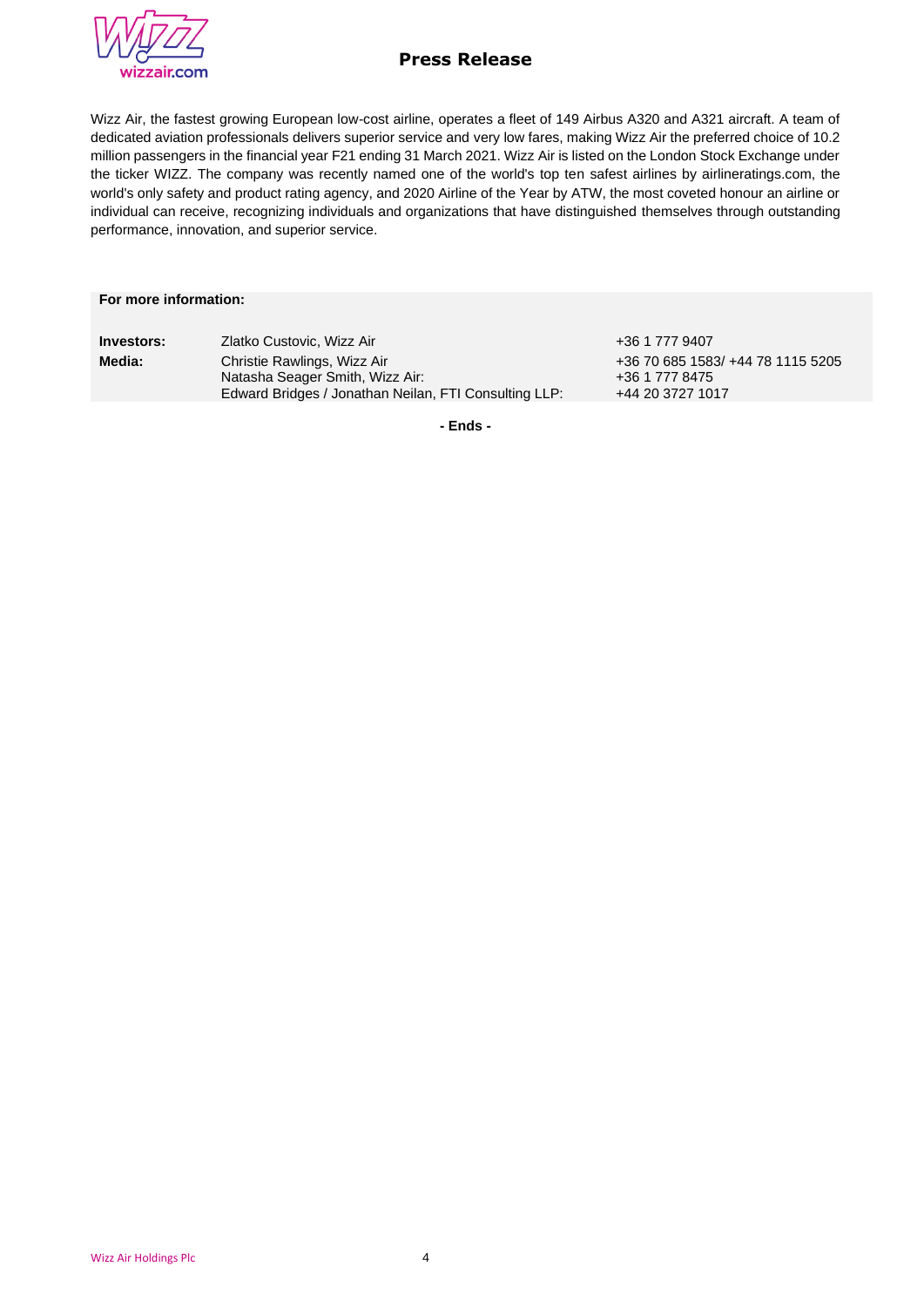

## **Q3 FINANCIAL REVIEW**

In the third quarter, Wizz Air carried 7.8 million passengers, a 243.4% increase compared to the same period in the previous year and generated revenues of €408.4 million, 172.5% higher than last year. These rates compare to capacity increase measured in terms of ASKs of 195.6% and 180.8% in terms of seats. The load factor increased from 63.1% to 77.1%. The reported loss for the third quarter was €267.5 million, compared to a loss of €116.4 million in the same period of F21.

### **Summary statement of comprehensive income (unaudited)**

*For the three months ended 31 December*

|                                                 | 2021<br>€ million | 2020<br>$\epsilon$ million | Change  |
|-------------------------------------------------|-------------------|----------------------------|---------|
| Passenger ticket revenue                        | 162.3             | 68.3                       | 137.7%  |
| Ancillary revenue                               | 246.0             | 81.6                       | 201.6%  |
| <b>Total revenue</b>                            | 408.4             | 149.9                      | 172.5%  |
| Staff costs                                     | (61.8)            | (33.3)                     | 85.7%   |
| Fuel costs (including exceptional expense)      | (204.3)           | (56.2)                     | 263.3%  |
| Distribution and marketing                      | (11.7)            | (4.9)                      | 137.2%  |
| Maintenance materials and repairs               | (59.6)            | (42.1)                     | 41.6%   |
| Airport, handling and en-route charges          | (155.3)           | (47.9)                     | 224.3%  |
| Depreciation and amortisation                   | (126.0)           | (99.0)                     | 27.3%   |
| Net other expense                               | (3.2)             | (8.3)                      | (61.6%) |
| <b>Total operating expense</b>                  | (621.9)           | (291.7)                    | 113.2%  |
| <b>Operating loss</b>                           | (213.6)           | (141.9)                    | 50.5%   |
| Comprising:                                     |                   |                            |         |
| Operating expense excluding exceptional expense | (213.6)           | (139.9)                    |         |
| <b>Exceptional expense</b>                      |                   | (1.9)                      |         |
| Financial income                                | 0.6               | 0.5                        |         |
| <b>Financial expenses</b>                       | (22.1)            | (19.2)                     |         |
| Net foreign exchange (loss)/gain                | (31.1)            | 44.6                       |         |
| <b>Net financing expense</b>                    | (52.6)            | 26.0                       | $n.m.*$ |
| Loss before income tax                          | (266.1)           | (115.9)                    | 129.6%  |
| Income tax expense                              | (1.4)             | (0.5)                      | 159.7%  |
| Loss for the period                             | (267.5)           | (116.4)                    | 129.8%  |
| Loss for the period attributable to:            |                   |                            |         |
| Non-controlling interest                        | (2.6)             | (1.4)                      |         |
| Owners of Wizz Air Holdings Plc                 | (264.9)           | (115.0)                    |         |
| Underlying loss for the period*                 | (267.5)           | (114.5)                    | 133.6%  |
| Underlying loss for the period attributable to: |                   |                            |         |
| Non-controlling interest                        | (2.6)             | (1.4)                      |         |
| Owners of Wizz Air Holdings Plc                 | (264.9)           | (113.1)                    |         |

\* Underlying loss excludes exceptional items, being the impact of hedge losses classified as discontinued resulting from the impact of COVID-19.<br>\*\* p.m.i.not monipoliul as variance is more than (1100%)

n.m.: not meaningful as variance is more than (-)100%.

#### **Revenue**

Passenger ticket revenue increased by 137.7% to €162.3 million and ancillary income (or "non-ticket" revenue) increased by 201.6% to €246.0 million, driven by higher operated capacity and higher load factor relative to third quarter of previous fiscal year. Total revenue per ASK (RASK) decreased by 7.8% to 2.49 euro cents from 2.70 euro cents due to continued demand stimulation via lower prices, while market capacity remains high and as COVID-19 induced travel restrictions persist in number of our markets.

Average revenue per passenger decreased to €52.35 in Q3 F22 which was 20.8% lower than the Q3 F21 level of €66.07. Average ticket revenue per passenger decreased from €30.11 in Q3 F21 to €20.84 in Q3 F22 and average ancillary revenue per passenger decreased from €35.95 in Q3 F21 to €31.51 in Q3 F22, representing decrease of 12.4%.

#### **Operating expenses**

Operating expenses, including exceptional items for the three months, increased by 113.2% to €621.9 million from €291.7 million in Q3 F21. The capacity increase for same period in terms of ASKs was 195.6%. Total cost per ASK ('CASK') decreased by 29.9% to 3.92 euro cents in Q3 F22 from 5.58 euro cents in Q3 F21. Variable cost increased with higher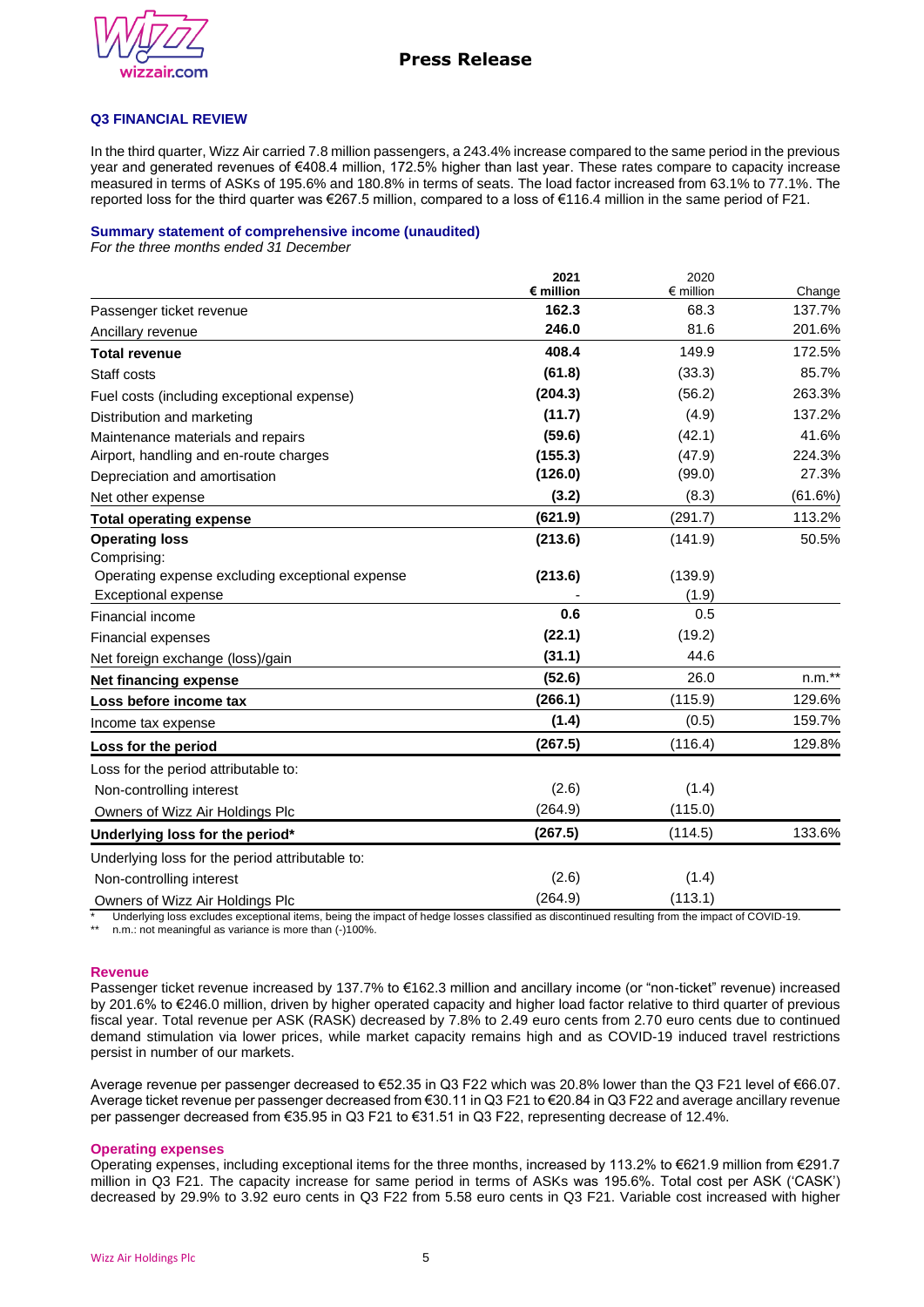

operated capacity, resulting in higher staff, airport, handling and en-route charges. Net other expense is reduced due to gains on several financing transactions on aircraft and spare engines during the fiscal quarter.

**Staff costs** increased by 85.7% to €61.8 million in Q3 F22 from €33.3 million in Q3 F21 as the company continued its hiring and training spree.

**Fuel expenses** increased by 263.3% to €204.3 million in Q3 F22 from €56.2 million in the same period of F21. The increase is reflecting operational capacity increases in terms of fuel quantity consumption to 188% and price increase of 22.9% (all inclusive). The average fuel price (including hedging impact and excluding into-plane premium) paid by Wizz Air during the third quarter was US\$718.1 per tonne, an increase of 100% from US\$358.9 the same period in F21.

**Distribution and marketing** costs increased by 137.2% in Q3 F22 to €11.7 million from €4.9 million in Q3 F21.

**Maintenance, materials and repair** costs increased by 41.6% to €59.6 million in Q3 F22 compared to €42.1m in Q3 F21.

**Airport, handling and en-route** charges increased 224.3% to €155.3 million in the third quarter of F22 versus €47.9 in the same quarter of the prior fiscal year.

**Depreciation and amortisation** charges increased by 27.3% in the third quarter to €126.0 million, from €99.0 million in the same period of F21. This is a result of increased fleet and higher aircraft utilization, reaching an average of 8:58 block hours per aircraft for third fiscal quarter.

**Other expense** amounted to €3.2 million in the third quarter, compared to €8.3 million in the same period of last fiscal year.

**Financial income** amounted to €0.6 million in the third quarter, compared to €0.5 million in the same period of last fiscal year.

**Financial expenses** amounted to €22.1 million in Q3 F22 compared to €19.2 million in Q3 F21.

**Net foreign exchange loss** was €31.1 million in Q3 F22, compared to a gain of €44.6 million in Q3 F21. The increase is driven by unrealised foreign exchange losses as the USD strengthened versus the EUR.

**Income tax expense** was €1.4 million (Q3 F21: €0.5 million) reflecting mainly local business tax and innovation tax in Hungary.

## **OTHER INFORMATION**

#### **1. Cash and cash equivalents**

Total cash and cash equivalents (including restricted cash and cash deposits with more than 3 months maturity) at the end of the third quarter was €1,400.3 million, of which over €1,235.5 million is free cash.

### **2. Hedging positions**

Wizz Air operates under a clear set of treasury policies approved by the Board and supervised by the Audit and Risk Committee. On 2 June 2021, the Board of Directors approved the Company's 'no hedge' policy with respect to US dollar and jet fuel price risk after evaluating the economic costs and benefits of the hedging programme. Open derivative positions are all related to hedges entered prior to the decision made in June 2021.

Details of the current hedging positions (as at 1 January 2022) are set out below:

### **Foreign exchange (FX) hedge coverage of Euro/US Dollar**

|                               | F <sub>22</sub> |
|-------------------------------|-----------------|
| Period covered                | 3 months        |
| Exposure (million)            | 131             |
| Hedge coverage (million)      | 13              |
| Hedge coverage for the period | 10%             |
| Weighted average ceiling      | 1.22            |
| Weighted average floor        | 1.17            |

#### **Sensitivities**

Pre-hedging, a one cent movement in the euro/US dollar exchange rate impacts the 2022 financial year operating expenses by €1 million.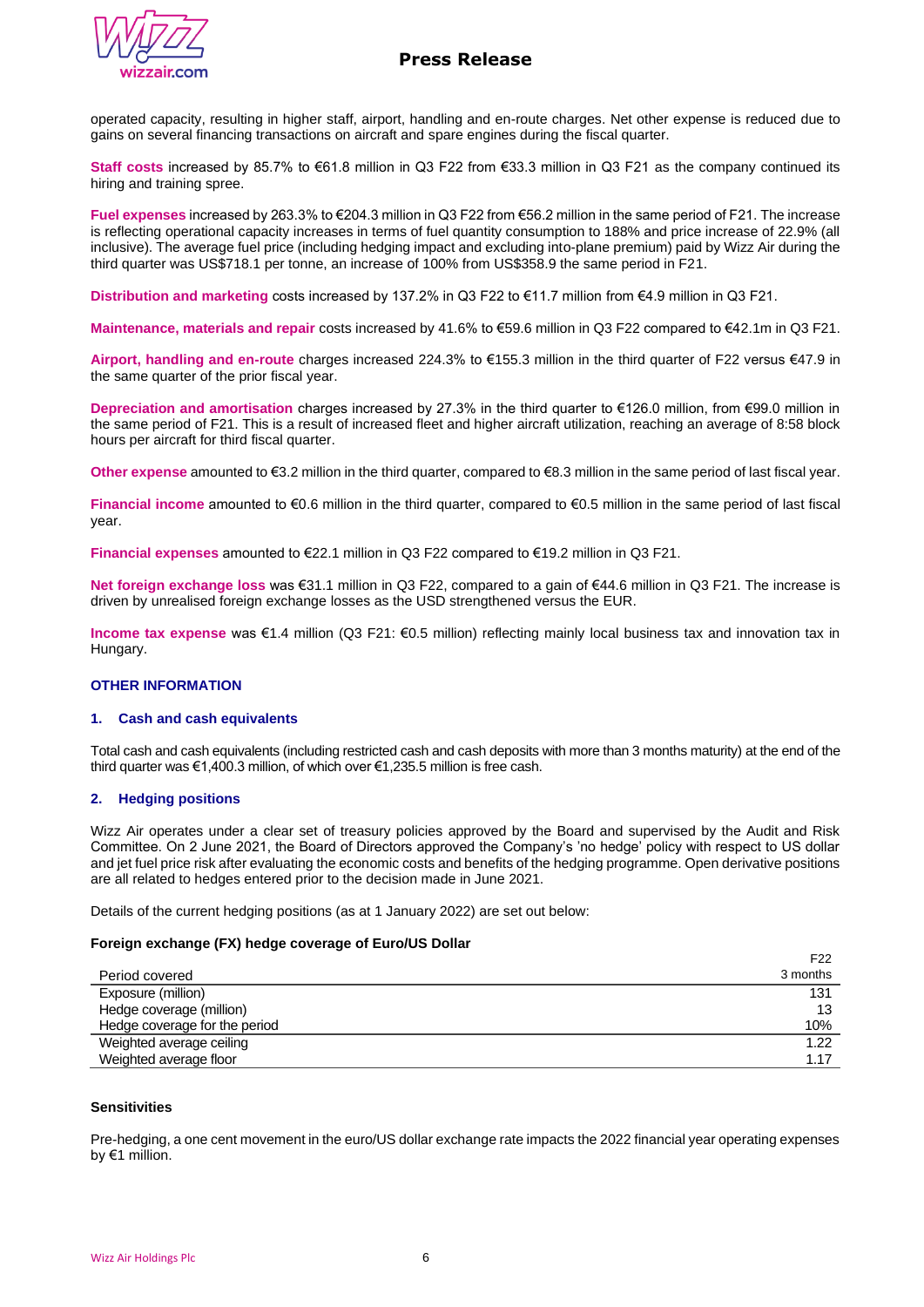

# **3. Fully diluted share capital**

In preparation for the 2021 Annual General Shareholder Meeting ("AGM"), on 2 July, 2021 the Company sent a Restricted Share Notice to Non-Qualifying registered shareholders, informing them of the number of Ordinary Shares that will be treated as Restricted Shares and consequently the number of Ordinary Shares in respect of which they were entitled to exercise their voting rights.

a "**Qualifying National**" includes: (i) EEA nationals, (ii) nationals of Switzerland and (iii) in respect of any undertaking, an undertaking which satisfies the conditions as to nationality of ownership and control of undertakings granted an operating licence contained in Article 4(f) of Regulation (EC) No. 1008/2008 of the European Commission, as such conditions may be amended, varied, supplemented or replaced from time to time, or as provided for in any agreement between the EU and any third country (whether or not such undertaking is itself granted an operating licence); and

a "**Non-Qualifying National**" includes any person who is not a Qualifying National in accordance with the definition above.

The total figure of 127,435,940 may be used by shareholders for the Company's theoretical fully diluted share capital as at 31 December 2021. The total figure is comprising 103,071,973 issued Ordinary Shares, 24,246,715 new Ordinary Shares which would have been issued if the full principal of outstanding convertible notes had been fully converted on 31 December 2021 (excluding any Ordinary Shares that would be issued in respect of accrued but unpaid interest on that date) and 117,252 new Ordinary Shares which may be issued upon exercise of vested but unexercised employee share options.

## **KEY STATISTICS**

*For the three months ended 31 December*

|                                                                                    | 2021       | 2020      | Change    |
|------------------------------------------------------------------------------------|------------|-----------|-----------|
| Capacity                                                                           |            |           |           |
| Number of aircraft at end of period                                                | 150        | 137       | 9.5%      |
| Equivalent aircraft                                                                | 144.8      | 119.9     | 20.7%     |
| Utilisation (block hours per aircraft per day)                                     | 8.58       | 3.31      | 154.7%    |
| Total block hours                                                                  | 119,534    | 43,488    | 174.9%    |
| Total flight hours                                                                 | 104,465    | 38,156    | 173.8%    |
| Revenue departures                                                                 | 48,835     | 18,461    | 164.5%    |
| Seat capacity                                                                      | 10,100,00  | 3,596,379 | 180.8%    |
| Average aircraft stage length (km)                                                 | 1,627      | 1,546     | 5.2%      |
| Total ASKs ('000 km)                                                               | 16,432,170 | 5,559,327 | 195.6%    |
| <b>Operating data</b>                                                              |            |           |           |
| RPKs ('000 km)                                                                     | 12,629,285 | 3,648,950 | 246.1%    |
| Load factor                                                                        | 77.13%     | 63.1%     | 22.28ppt  |
| Number of passenger segments                                                       | 7,789,800  | 2,268,436 | 243.4%    |
| Fuel price (average US\$/mT, incl. hedging<br>impact but excl. into-plane premium) | 717        | 562       | 27.7%     |
| $FX$ rate (average US\$/ $\notin$ , including hedging impact)                      | 1.14       | 1.17      | $(-2.3%)$ |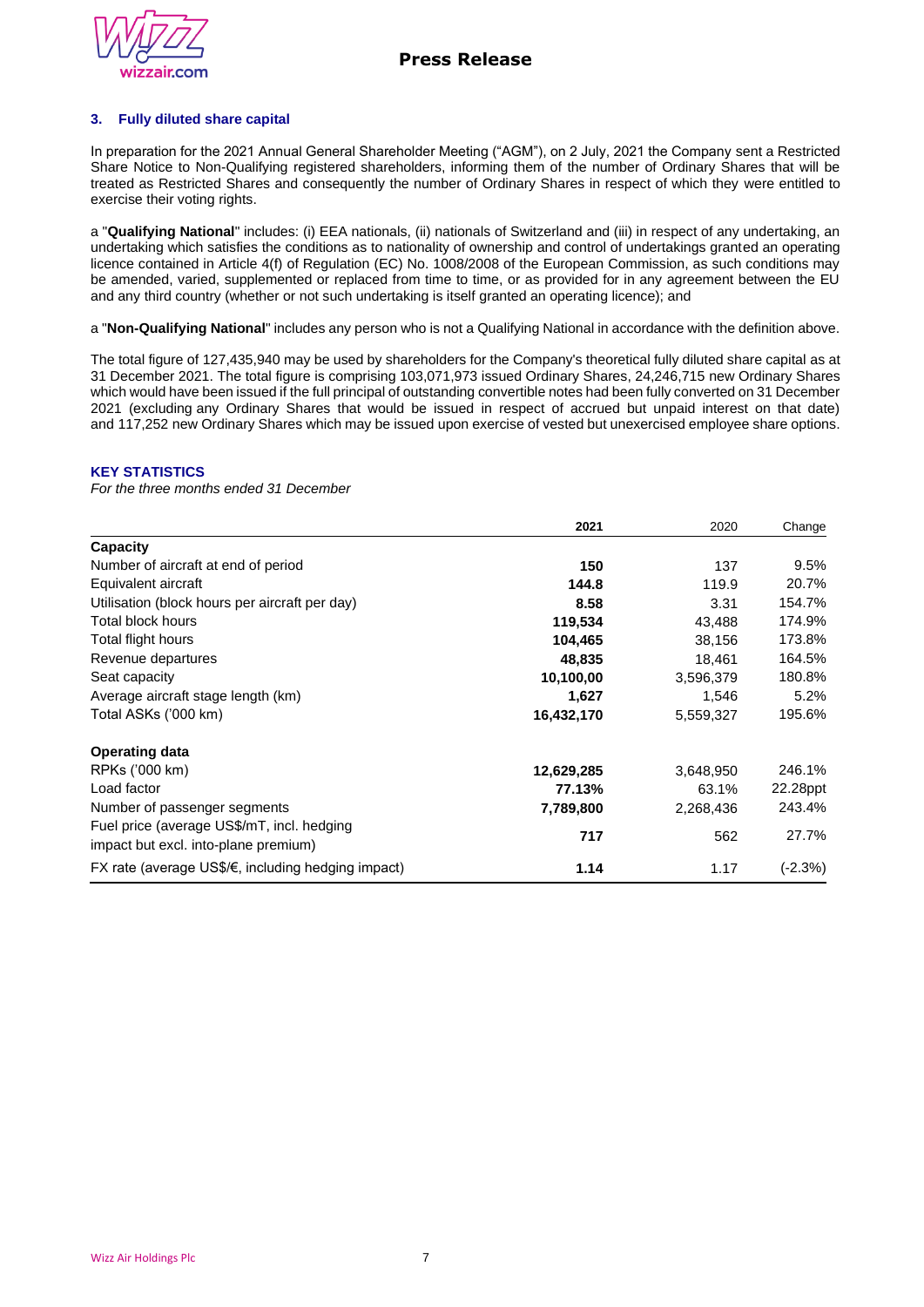

## **CASK**

*For the three months ended 31 December*

|                                                     | 2021<br>euro cents | 2020<br>euro cents | Change<br>euro cents |
|-----------------------------------------------------|--------------------|--------------------|----------------------|
| Fuel costs                                          | 1.24               | 1.01               | 0.23                 |
| Staff costs                                         | 0.38               | 0.60               | (0.22)               |
| Distribution and marketing                          | 0.07               | 0.09               | (0.02)               |
| Maintenance, materials and repairs                  | 0.36               | 0.76               | (0.39)               |
| Airport, handling and en-route charges              | 0.95               | 0.86               | 0.08                 |
| Depreciation and amortisation                       | 0.77               | 1.78               | (1.01)               |
| Other expenses/income                               | 0.02               | 0.15               | (0.13)               |
| Net of financial income and expenses                | 0.13               | 0.34               | (0.20)               |
| <b>Total CASK</b>                                   | 3.92               | 5.58               | (1.67)               |
| <b>CASK excluding exceptional operating expense</b> | 3.92               | 5.55               | (1.63)               |
| <b>Total ex-fuel CASK</b>                           | 2.67               | 4.57               | (1.90)               |

Available seat kilometres (ASK): available seat kilometres, the number of seats available for scheduled passengers multiplied by the number of kilometres those seats were flown.

CASK: cost per ASK, where cost is defined as operating expenses and financial expenses net of financial income, excluding exceptional items.

Ex-fuel CASK: cost per ASK, where cost is defined as operating expenses and financial expenses net of fuel expenses and financial income. excluding exceptional items.

Revenue passenger kilometres (RPK): revenue passenger kilometres, the number of seat kilometres flown by passengers who paid for their tickets.

For the definition of certain other technical terms used in this document, including some non-GAAP financial measures, please refer to our annual report for the financial year ended 31 March 2021, particularly on pages 49-50.

### **Definition and reconciliation of other non-statutory financial performance measures**

'Earnings before interest, tax, depreciation and amortisation' (EBITDA) is profit (or loss) before net financing costs (or gain), income tax expense (or credit), depreciation and amortization and exceptional items.

EBITDA (excluding exceptional items) is profit (or loss) before net financing costs (or gain), income tax expense (or credit), depreciation and amortization and exceptional items.

| $\epsilon$ million                             | 2021    | 2020    |
|------------------------------------------------|---------|---------|
| Operating loss (excluding exceptional expense) | (213.6) | (139.9) |
| Depreciation and amortisation                  | 126.0   | 99.C    |
| EBITDA (excluding exceptional expense)         | (87.5)  | (40.9)  |

The Company has a policy of rounding each amount and percentage individually from the fully accurate number to the figure disclosed in the information presented. As a result, some amounts and percentages do not total – though such differences are all small.